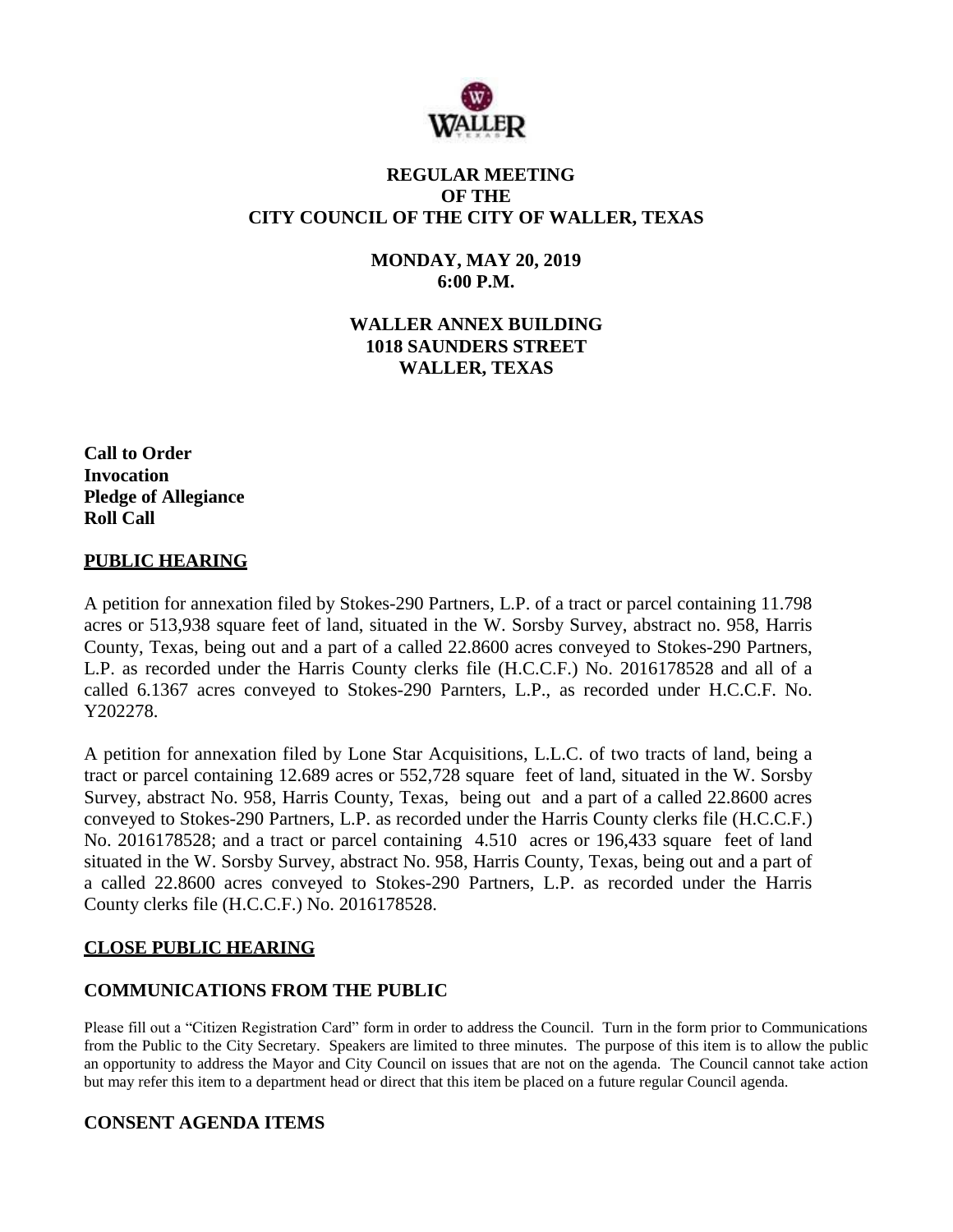This agenda consists of non-controversial or "housekeeping" items required by law. Items may be removed from the Consent Agenda by any Councilmember making such a request prior to a motion and vote on the Consent Agenda.

- 1. Approval of Minutes for April 15, 2019 Regular Meeting.
- 2. Approval of **Ordinance # 544**, amending the City of Waller's annual budget for the fiscal year beginning on October 1, 2018 and ending September 30, 2019, as adopted by **Ordinance # 531**, of the City of Waller, Texas; providing line item increases or decreases; providing for severability; and containing other provisions relating to the subject.
- 3. Approval of refund for Petroquip Energy Services due to value change per 2017 WCAD.

## **REGULAR AGENDA ITEMS**

- 4. Swearing in of New Council members.
- 5. Discussion and possible action regarding on the appointment of a Mayor Pro Tem.
- 6. Discussion and possible action regarding **Ordinance #545**, approving a petition for annexation filed by Stokes-290 Partners, L.P. of a tract or parcel containing 11.798 acres or 513,938 square feet of land, situated in the W. Sorsby Survey, abstract no. 958, Harris County, Texas, being out and a part of a called 22.8600 acres conveyed to Stokes-290 Partners, L.P. as recorded under the Harris County clerks file (H.C.C.F.) No. 2016178528 and all of a called 6.1367 acres conveyed to Stokes-290 Parnters, L.P., as recorded under H.C.C.F. No. Y202278.
- 7. Discussion and possible action regarding **Ordinance #546**, approving a petition for annexation filed by Lone Star Acquisitions, L.L.C. of two tracts of land, being a tract or parcel containing 12.689 acres or 552,728 square feet of land, situated in the W. Sorsby Survey, abstract No. 958, Harris County, Texas, being out and a part of a called 22.8600 acres conveyed to Stokes-290 Partners, L.P. as recorded under the Harris County clerks file (H.C.C.F.) No. 2016178528; and a tract or parcel containing 4.510 acres or 196,433 square feet of land situated in the W. Sorsby Survey, abstract No. 958, Harris County, Texas, being out and a part of a called 22.8600 acres conveyed to Stokes-290 Partners, L.P. as recorded under the Harris County clerks file (H.C.C.F.) No. 2016178528.
- 8. Discussion and possible to accept the Statement of Qualifications from engineering firms responding to RFP 19-01 for the Farr/Waller street sidewalk grant and authorize negotiations beginning with the top scoring firm-IDS Engineering.
- 9. Discussion and possible action regarding on the Tax Abatement policy and guidelines.
- 10. Discussion and possible action regarding a final plat of the Beacon Hill Section 1, 1.792 acres, street dedication.
- 11. Discussion and possible action regarding a final plat of the Beacon Hill Section 1, 1.991 acres, seven blocks, containing 58 lots.
- 12. Discussion and possible action regarding preliminary plat of the Beacon Hill Section 2, 16.071 acres of a land situated in the T. Bell survey, Abstract 80 and the T. Bell Survey, abstract 79, City of Waller, Waller County, Texas.